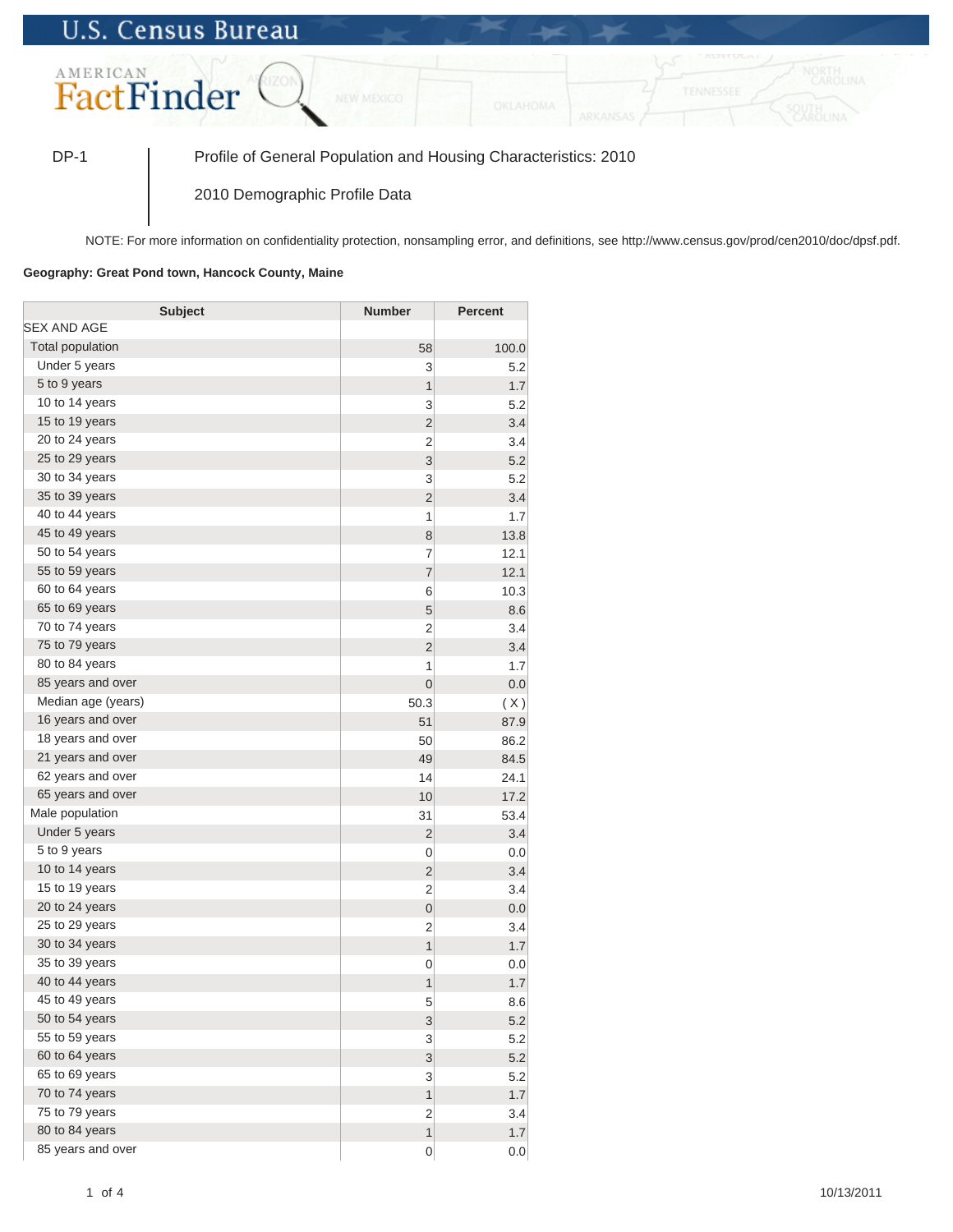| <b>Subject</b>                                                | <b>Number</b>  | <b>Percent</b> |
|---------------------------------------------------------------|----------------|----------------|
| Median age (years)                                            | 50.3           | (X)            |
| 16 years and over                                             | 27             | 46.6           |
| 18 years and over                                             | 26             | 44.8           |
| 21 years and over                                             | 25             | 43.1           |
| 62 years and over                                             | $\overline{9}$ | 15.5           |
| 65 years and over                                             | 7              | 12.1           |
| Female population                                             | 27             | 46.6           |
| Under 5 years                                                 | 1              | 1.7            |
| 5 to 9 years                                                  | 1              | 1.7            |
| 10 to 14 years                                                | 1              | 1.7            |
| 15 to 19 years                                                | 0              | 0.0            |
| 20 to 24 years                                                | 2              | 3.4            |
| 25 to 29 years                                                | 1              | 1.7            |
| 30 to 34 years<br>35 to 39 years                              | 2              | 3.4            |
| 40 to 44 years                                                | $\overline{2}$ | 3.4            |
| 45 to 49 years                                                | 0<br>3         | 0.0<br>5.2     |
| 50 to 54 years                                                | 4              | 6.9            |
| 55 to 59 years                                                | $\overline{4}$ | 6.9            |
| 60 to 64 years                                                | 3              | 5.2            |
| 65 to 69 years                                                | $\overline{2}$ | 3.4            |
| 70 to 74 years                                                | 1              | 1.7            |
| 75 to 79 years                                                | $\mathbf 0$    | 0.0            |
| 80 to 84 years                                                | 0              | 0.0            |
| 85 years and over                                             | 0              | 0.0            |
| Median age (years)                                            | 50.3           | (X)            |
| 16 years and over                                             | 24             | 41.4           |
| 18 years and over                                             | 24             | 41.4           |
| 21 years and over                                             | 24             | 41.4           |
| 62 years and over                                             | 5              | 8.6            |
| 65 years and over                                             | 3              | 5.2            |
| <b>RACE</b>                                                   |                |                |
| <b>Total population</b>                                       | 58             | 100.0          |
| One Race                                                      | 57             | 98.3           |
| White                                                         | 56             | 96.6           |
| <b>Black or African American</b>                              | 0              | 0.0            |
| American Indian and Alaska Native                             | 1              | 1.7            |
| Asian                                                         | 0              | 0.0            |
| Asian Indian                                                  | 0              | 0.0            |
| Chinese                                                       | 0              | 0.0            |
| Filipino                                                      | 0              | 0.0            |
| Japanese                                                      | 0              | 0.0            |
| Korean                                                        | 0              | 0.0            |
| Vietnamese                                                    | 0              | 0.0            |
| Other Asian [1]<br>Native Hawaiian and Other Pacific Islander | 0              | 0.0            |
| Native Hawaiian                                               | 0              | 0.0            |
| Guamanian or Chamorro                                         | 0              | 0.0            |
| Samoan                                                        | 0              | 0.0            |
| Other Pacific Islander [2]                                    | 0              | 0.0            |
| Some Other Race                                               | 0              | 0.0            |
| Two or More Races                                             | 0              | 0.0            |
| White; American Indian and Alaska Native [3]                  | 1<br>1         | 1.7<br>1.7     |
| White; Asian [3]                                              | 0              | 0.0            |
| White; Black or African American [3]                          | 0              | 0.0            |
| White; Some Other Race [3]                                    | 0              | 0.0            |
| Race alone or in combination with one or more other           |                |                |
| races: [4]<br>White                                           | 57             | 98.3           |
| <b>Black or African American</b>                              | 0              | 0.0            |
| American Indian and Alaska Native                             | $\overline{2}$ | 3.4            |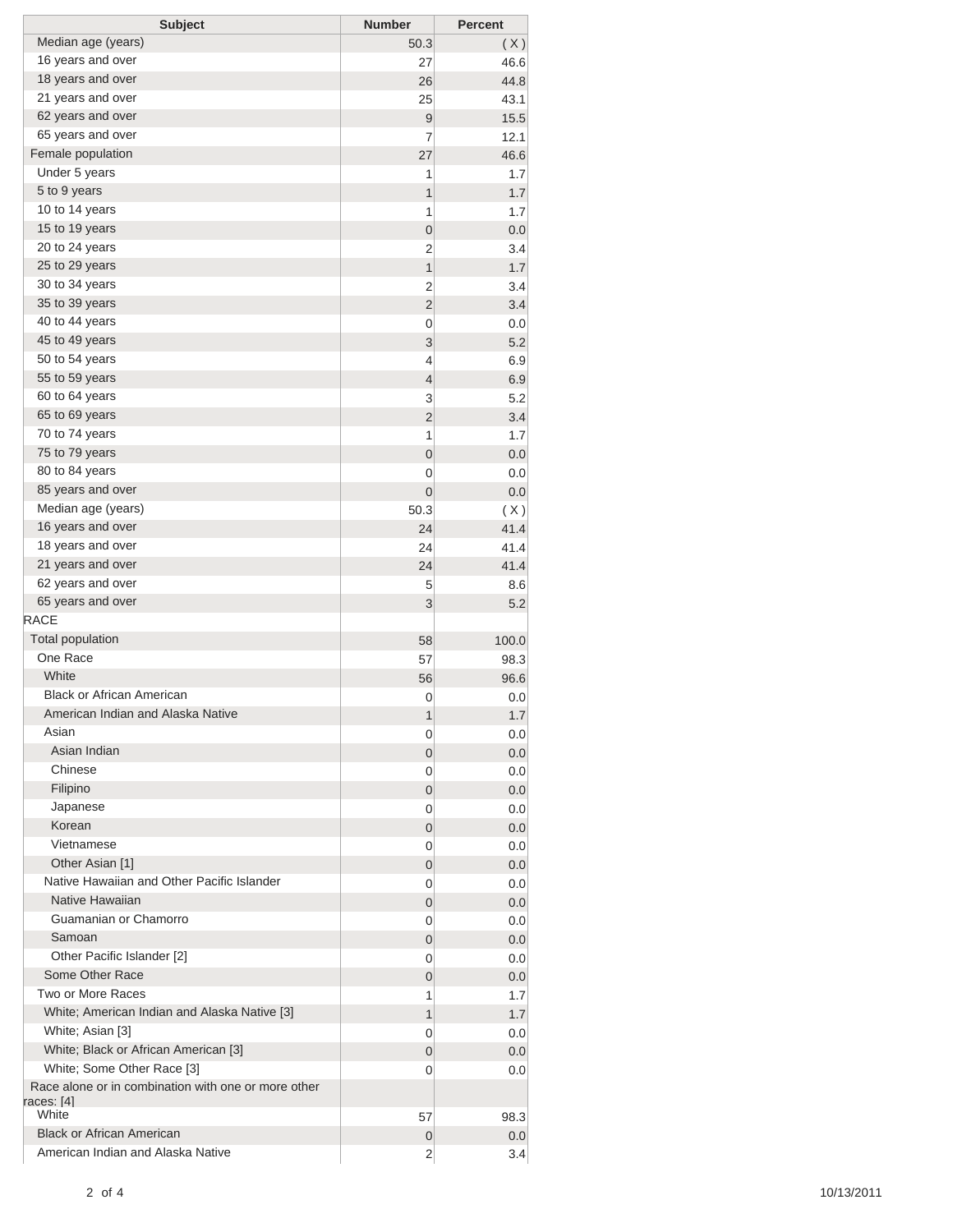| <b>Subject</b>                                                             | <b>Number</b>  | <b>Percent</b> |
|----------------------------------------------------------------------------|----------------|----------------|
| Asian                                                                      | 0              | 0.0            |
| Native Hawaiian and Other Pacific Islander                                 | 0              | 0.0            |
| Some Other Race                                                            | $\Omega$       | 0.0            |
| <b>HISPANIC OR LATINO</b>                                                  |                |                |
| <b>Total population</b>                                                    | 58             | 100.0          |
| Hispanic or Latino (of any race)                                           | 4              | 6.9            |
| Mexican                                                                    | 0              | 0.0            |
| Puerto Rican                                                               | 0              | 0.0            |
| Cuban                                                                      | 0              | 0.0            |
| Other Hispanic or Latino [5]                                               | 4              | 6.9            |
| Not Hispanic or Latino                                                     | 54             | 93.1           |
| <b>HISPANIC OR LATINO AND RACE</b>                                         |                |                |
| <b>Total population</b>                                                    | 58             | 100.0          |
| Hispanic or Latino                                                         | 4              | 6.9            |
| White alone                                                                | 4              | 6.9            |
| Black or African American alone                                            | 0              | 0.0            |
| American Indian and Alaska Native alone                                    | 0              | 0.0            |
| Asian alone                                                                | 0              | 0.0            |
| Native Hawaiian and Other Pacific Islander alone                           | $\overline{0}$ | 0.0            |
| Some Other Race alone                                                      | 0              | 0.0            |
| Two or More Races                                                          | $\Omega$       | 0.0            |
| Not Hispanic or Latino                                                     | 54             | 93.1           |
| White alone                                                                | 52             | 89.7           |
| Black or African American alone<br>American Indian and Alaska Native alone | 0              | 0.0            |
| Asian alone                                                                | 1              | 1.7            |
| Native Hawaiian and Other Pacific Islander alone                           | 0              | 0.0            |
| Some Other Race alone                                                      | $\overline{0}$ | 0.0            |
| <b>Two or More Races</b>                                                   | 0              | 0.0            |
| <b>RELATIONSHIP</b>                                                        | 1              | 1.7            |
| Total population                                                           |                |                |
| In households                                                              | 58             | 100.0<br>100.0 |
| Householder                                                                | 58<br>26       | 44.8           |
| Spouse [6]                                                                 | 13             | 22.4           |
| Child                                                                      | 11             | 19.0           |
| Own child under 18 years                                                   | 7              | 12.1           |
| Other relatives                                                            | 3              | 5.2            |
| Under 18 years                                                             | 1              | 1.7            |
| 65 years and over                                                          | 0              | 0.0            |
| <b>Nonrelatives</b>                                                        | 5              | 8.6            |
| Under 18 years                                                             | 0              | 0.0            |
| 65 years and over                                                          | 0              | 0.0            |
| Unmarried partner                                                          | 2              | 3.4            |
| In group quarters                                                          | 0              | 0.0            |
| Institutionalized population                                               | 0              | 0.0            |
| Male                                                                       | 0              | 0.0            |
| Female                                                                     | 0              | 0.0            |
| Noninstitutionalized population                                            | 0              | 0.0            |
| Male                                                                       | 0              | 0.0            |
| Female                                                                     | 0              | 0.0            |
| <b>HOUSEHOLDS BY TYPE</b>                                                  |                |                |
| <b>Total households</b>                                                    | 26             | 100.0          |
| Family households (families) [7]                                           | 17             | 65.4           |
| With own children under 18 years                                           | 3              | 11.5           |
| Husband-wife family                                                        | 13             | 50.0           |
| With own children under 18 years                                           | 2              | 7.7            |
| Male householder, no wife present                                          | 1              | 3.8            |
| With own children under 18 years                                           | 0              | 0.0            |
| Female householder, no husband present                                     | 3              | 11.5           |
| With own children under 18 years                                           | 1              | 3.8            |